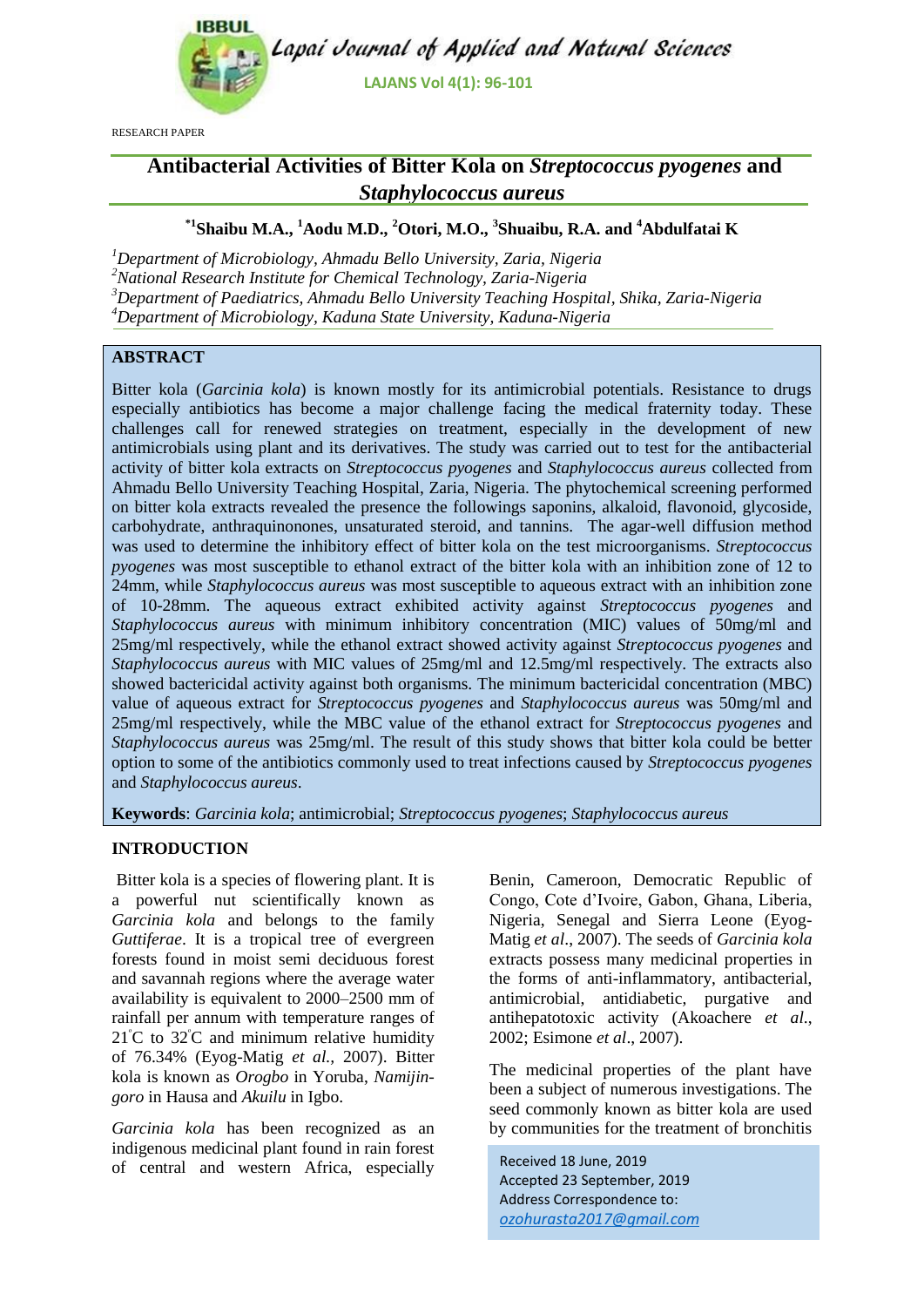and throat infections (Iwu *et al*., 1999). It is also used to prevent and relieve colic, curing of head or chest colds and relieve cough (Farombi, 2000). The stems and twigs of the plant are used as chewing sticks in maintenance of oral hygiene (Ndukwe *et al*., 2005). Bitter kola can also be used as remedy for dysentery, osteoarthritis, antidote against poisoning. In recent years, ground seeds have been used as an industrial bittering agent in some Nigerian breweries (Okoro and Aina, 2007). The antimicrobial properties of the *G. kola* seeds are attributed to flavonoids (Anegbeh *et al*., 2006). Flavonoids exhibit a wide range of biological activities one of which is their ability to scavenge for hydroxyl radicals and superoxide anion radicals.

*Staphylococcus aureus* is one of the most harmful species of staphylococci encountered. It is the leading cause of bacteremia, pneumonia, myocarditis, acute endocarditis, pericarditis, osteomyelitis, encephalitis, meningitis, mastitis, and scalded skin syndrome (Murray *et al.,* 2003). The emergence of resistance of hospital-acquired *Staphylococcus aureus* to conventional and new generation antibiotics highlights this species as a potential pathogen.

Streptococci are Gram positive, non-motile, facultative anaerobes, spherical bacteria that characteristically form long chains of cocci and occasionally in pairs during growth (Brooks *et al*., 2013; Willey *et al*., 2014). It is associated with a wide range of infections including pharyngitis and impetigo to invasive necrotizing fasciitis, streptococcal toxic shock syndrome, puerperal fever, pneumonia, cellulitis, erysipelas, bacteremia/sepsis, streptococcal pyoderma and scarlet fever (Mahon *et al*., 2015).

The global emergence of multi-drug resistant bacterial strains is increasingly limiting the effectiveness of current drugs and significantly causing treatment failure of infections (Hancock, 2005). Examples of such bacteria include methicillin-resistant *Staphylococcus aureus* (Norrby *et al*., 2005).

Because of the rate at which bacteria are developing resistance to antibiotics, there is the need for alternative drug before the battle is won over by the microbes (Gibbon *et al*., 2005). *Staphylococcus aureus* is recognized as one of the major causes of infection in humans occurring in both the community and the hospital. Therefore the search for new drugs from novel sources such as plant is necessary.

This work is therefore aimed at determining the antibacterial potentials of *Garcinia kola* extract on *Staphylococcus aureus* and *Streptococcus pyogenes* isolated from clinical samples obtained from Ahmadu Bello University Teaching Hospital Shika, Zaria, and Kaduna State, Nigeria.

# **METHODOLOGY**

## **Collection, Identification and Processing of Plant**

Bitter kola was bought at Yangoro Market, Zaria, Kaduna State. It was then taken to the Department of Botany, Ahmadu Bello University, Zaria, Kaduna State, Nigeria where it was identified by a Taxonomist as *Garcinia kola*. Before analysis, the seeds were peeled and cut into tiny pieces in order to increase the surface area needed for the sample to dry quickly. It was then air dried for a week at room temperature and subsequently milled into powder.

# **Preparation f Plant Extracts Preparation of Aqueous Extract**

The aqueous extract was obtained according to the method describe by Dah-Nouvlessounon *et al*. (2015). Briefly, the powder (49.07 g) of *G. kola* obtained above was macerated into 200 ml of distilled water under magnetic agitator for 72 hours at room temperature. The homogenate was then filtered two times on absorbent cotton and once on Whatman N°1 paper (125 mm ø, Cat No 1001 125). For the aqueous extract, the filtrate was dried using water bath. All extracts were stored in labelled sterile container and kept at -20°C until further use.

# **Preparation of Ethanol Extract**

The extract was made using an adapted methods described by Sanogo *et al*. (2006) and N'Guessan *et al*. (2007). About 49.0 g of *G. kola* extract was macerated in 200 ml of 70% ethanol for 72 hours. The obtained extract was filtered thrice using Whatman N°1 filter paper (125 mm ø, Cat No 1001 125). The filtrate was directly dried using water bath to obtain the ethanolic extract of *G. kola*. The ethanol extracts were stored in labelled sterile container and kept at -20°C.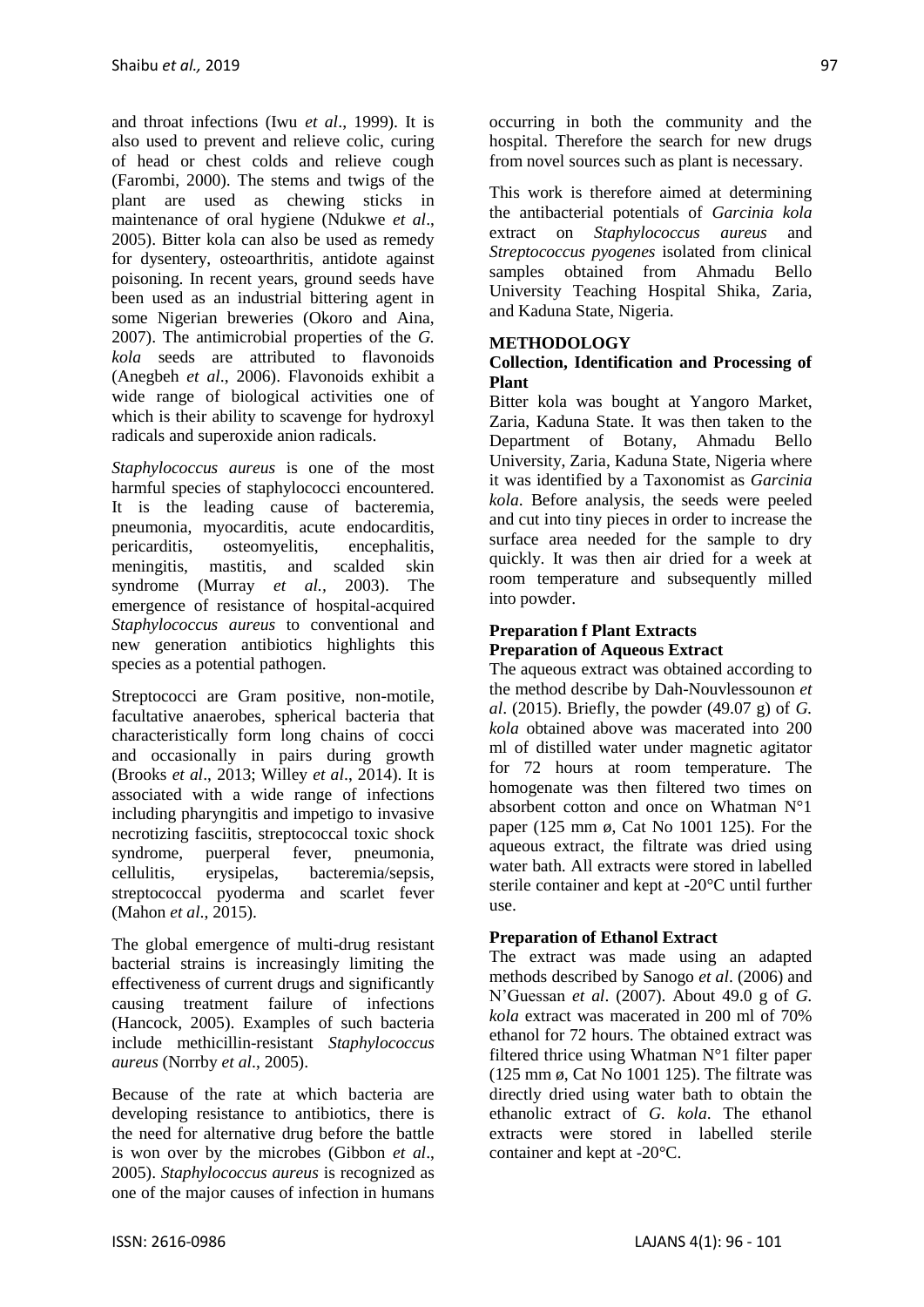#### **Determination of Phytochemical Constituents**

The extracts were screened for the qualitative presence of carbohydrates, anthraquinones, alkaloids, saponins, flavonoids, cardiac glycosides, tannins and steroids using the methods described by Evan (1996).

## **Identification of Clinical Isolates**

*Staphylococcus aureus* and *Streptococcus pyogenes* clinical isolates collected were identified based on their cultural, morphological and biochemical characteristics and were sub-cultured onto mannitol salt agar and blood agar respectively for purity. They were maintained on agar slants at  $-4$ <sup>o</sup>C in the refrigerator until when required for use.

## **Preparation of Stock Solution**

Four grams (4g) of the dried aqueous extract of Bitter kola was weighed on a balance. Using a sterile syringe, 10ml of sterile distilled water was added to it and mixed. This formed the stock solution for Bitter kola aqueous extract (400mg/ml) and was stored at  $-20^{\circ}$ C for subsequent analysis. Ethanol extract of Bitter kola were prepared in a similar way to the water extracts as described above, except that the respective extraction solvents was used in place of the sterile distilled water.

## **Preparation of Different Concentrations**

The stock solution was serially diluted with the extraction solvent, in sterile test tubes labelled and arranged from the highest to lowest concentration of extract desired. Double dilution series ranging from 200mg/ml to 25mg/ml were prepared from stock solution. The different dilutions were labelled and kept in sterile bottles for subsequent use.

## **Preparation of Standard Inoculum**

Two to three isolated colonies of the test organisms were picked using an inoculating loop from overnight growth on nutrient agar plates and suspended in sterile saline. This was mixed and the turbidity of suspension was matched with that of the 0.5 McFarland standards which was prepared by mixing 9.4ml 1% of sulphuric acid with 0.6ml 1% barium chloride.

## **Determination of Antibacterial Activity of**  *Garcinia kola* **against the Test Organisms**

Each of the standardized inoculum was inoculated on Mueller Hinton Agar plate separately. This was done within 15 minutes

after inoculum was standardized. The plates were inoculated by dipping a sterile swab into the inoculum. Excess inoculum was removed by pressing the swab firmly against the side of the tube above the level of the liquid. The swab was swab over the surface of the medium. This was left to dry for 2-5 minutes at room temperature with the lid closed before extract were applied. The agar well diffusion method was used to determine the antibacterial activity of the *Garcinia kola*. A sterile cork borer was used to create 4 wells of 6mm in the Mueller Hinton agar and a distance of at least 15mm was maintained from the edges of the plates to prevent overlapping of inhibition zones. Then, the wells were aseptically filled with different concentration of the extract using a micro pipette. The concentrations were 200, 100, 50, 25mg/ml. The plates were incubated at 37°C for 24hrs. The plates were examined after 24hrs and diameters of the zones of inhibition were measured in mm.

#### **Determination of Minimum Inhibitory Concentration**

Tube dilution method was used. Two fold serial dilution of each extracts that shows the least inhibition against growth of the test organisms was serially diluted using a set of four test tubes containing Mueller Hinton Broth each. The fifth tube contained only broth which served as negative control. About 0.1ml of the inocula was transferred into each of the test tubes except the test tube serving as control. The test tubes were incubated at  $37^{\circ}$ C for 18- 24 hours. The test tubes were then observed for bacterial growth by the presence of turbidity. The lowest dilution of the bitter kola extracts at which no growth was observed was the minimum inhibitory concentration (Tripathi, 2013).

## **Determination of Minimum Bactericidal Concentration**

Minimum bacterial concentration is the lowest concentration of the sample that kills the organism. This was obtained by streaking out the cultures from the minimum inhibitory concentration test tubes on Mueller-Hinton agar plates. Minimum bactericidal concentrations were indicated by failure of the organism to grow on the media plates after 24 hours incubation period (French, 2006).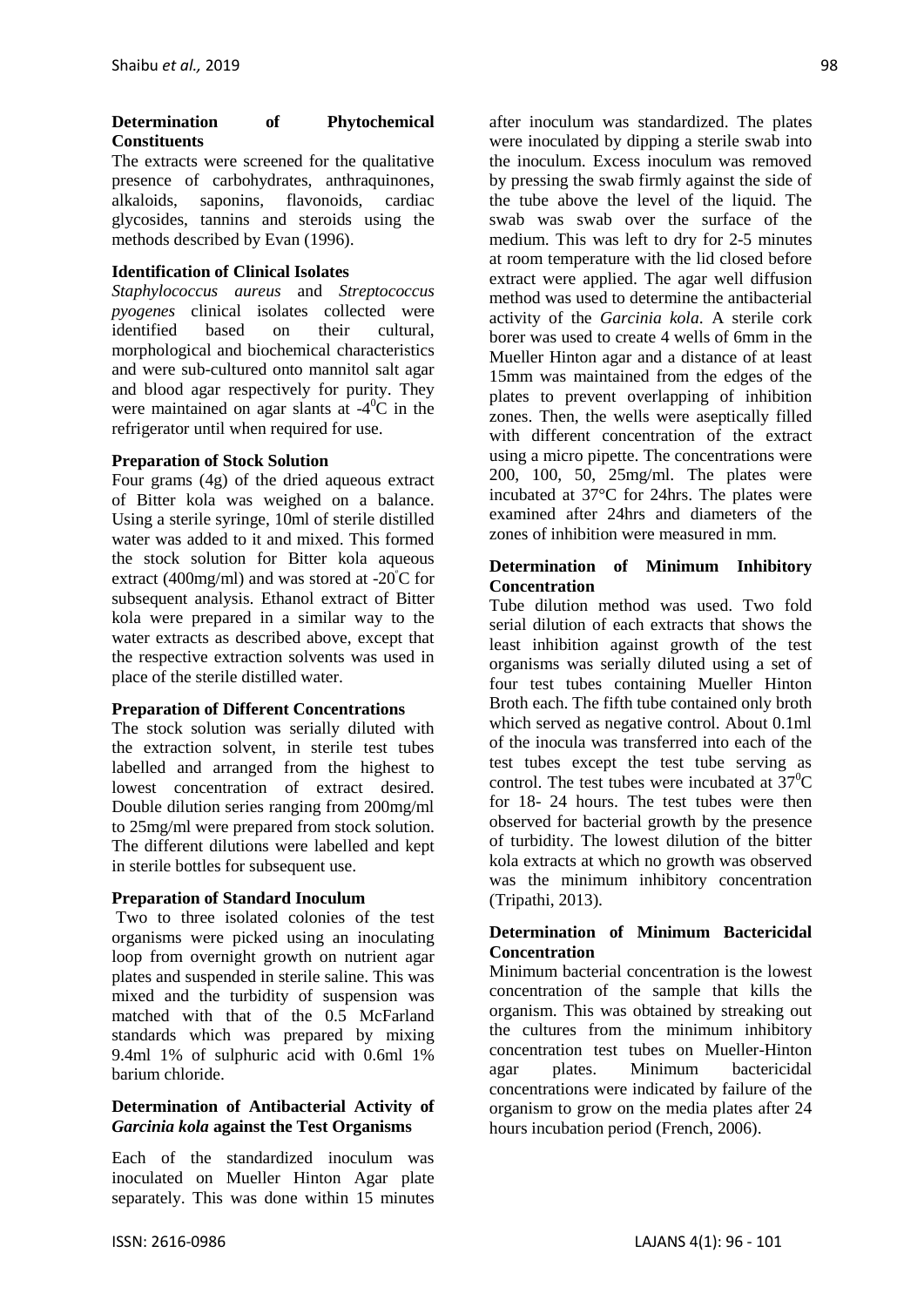## **RESULTS AND DISCUSSIONS**

The increase in failure of many antibiotics for treating bacterial infections has led to the screening of several medicinal plants for their potential antibacterial activity. The phytochemical screening performed on Bitter kola revealed the presence of several secondary metabolites which includes: saponins, alkaloids, flavonoids, glycosides, carbohydrates, anthraquinones, unsaturated steroids, and tannins (Table 1). The presence of these constituents in both ethanol and aqueous extracts could be responsible for the antibacterial activities exhibited by *Garcinia kola*. The presence of these phytochemical constituents in this study also confirmed what other researchers had found in their studies (Ghamba *et al*., 2011, Esiegwu *et al*., 2014).

Bitter kola extracts exhibited antibacterial activity against *Streptococcus pyogenes* and *Staphylococcus aureus. Streptococcus pyogenes* was most susceptible to ethanol extract of Bitter kola with an inhibition zone of 12 to 24mm, while *Staphylococcus aureus* was most susceptible to aqueous extract of Bitter kola with an inhibition zone of 10 to 28mm (Table 2). There was a significant difference between the diameters of zone of inhibition of bitter kola extracts for each organism. The reason for the difference could be due to rate of diffusion of the extracts, depth of the medium or density of inoculation. The zone of inhibition of 10mm to 28 mm for aqueous and ethanol extracts of *Garcinia kola* in this study could be due to the phytochemical constituents in *Garcinia kola* that had been confirmed to have antibacterial activities. It is comparable to the findings of Ogbulie *et al*. (2007) in Owerri, Nigeria where zone of inhibition was 9 to 21mm and Adegboye *et al*. (2008) in Nigeria also reported zone of inhibition of 10- 25 mm for different bacterial in their study which is comparable to our findings of 10-28 mm. The result however is in contrast to the results of Uhunmwangho *et al*. (2014) in Ekpoma, Nigeria, that found the zone of inhibition of both aqueous and ethanol extracts to be 6 to 12mm.

The aqueous extract exhibited activity against *Streptococcus pyogenes* and *Staphylococcus aureus* with minimum inhibitory concentration (MIC) values of 50mg/ml and 25mg/ml respectively, while the ethanol extract showed activity against *Streptococcus pyogenes* and *Staphylococcus aureus* with minimum inhibitory concentration (MIC) values of 25mg/ml and 12.5mg/ml respectively (Table 3). This is contrary to Akoachere *et al*. (2002) in Cameroon that reported MIC of 0.0005 to 0.449μg/ml. The MIC in this study however is comparable to the found by Ghamba *et al*. (2011) in Nigeria, where the MICs of the *G. kola* extracts varied between 12.5mg/ml and 25mg/ml against all the bacteria isolates used in their study.

The extracts also showed bactericidal activity against both organisms. The minimum bactericidal concentration (MBC) value of aqueous extract for *Streptococcus pyogenes* and *Staphylococcus aureus* was 50mg/ml and 25mg/ml respectively, while the minimum bactericidal concentration (MBC) value of ethanol extract for *Streptococcus pyogenes* and *Staphylococcus aureus* was 25mg/ml (Table 4). This result contrasts that of Akoachere *et al*. (2002) in Cameroon that was 0.9μg/ml-1.11μg/ml. This observed variation of MIC and MBC could be attributed to different harvest processing, drying method and storage condition of the plant.

| Table 1: Phytochemical Constituents of |  |
|----------------------------------------|--|
| Extracts of Bitter Kola                |  |

| Test                | <b>Aqueous</b> | Ethanol  |
|---------------------|----------------|----------|
| Saponin             | Positive       | Positive |
| Alkaloids           | Positive       | Positive |
| Flavonoids          | Positive       | Positive |
| Glycoside           | Positive       | Positive |
| Carbohydrate        | Positive       | Positive |
| Anthraquinones      | Positive       | Positive |
| <b>Unsaturated</b>  | Positive       | Positive |
| steroid<br>Tanninss | Positive       | Positive |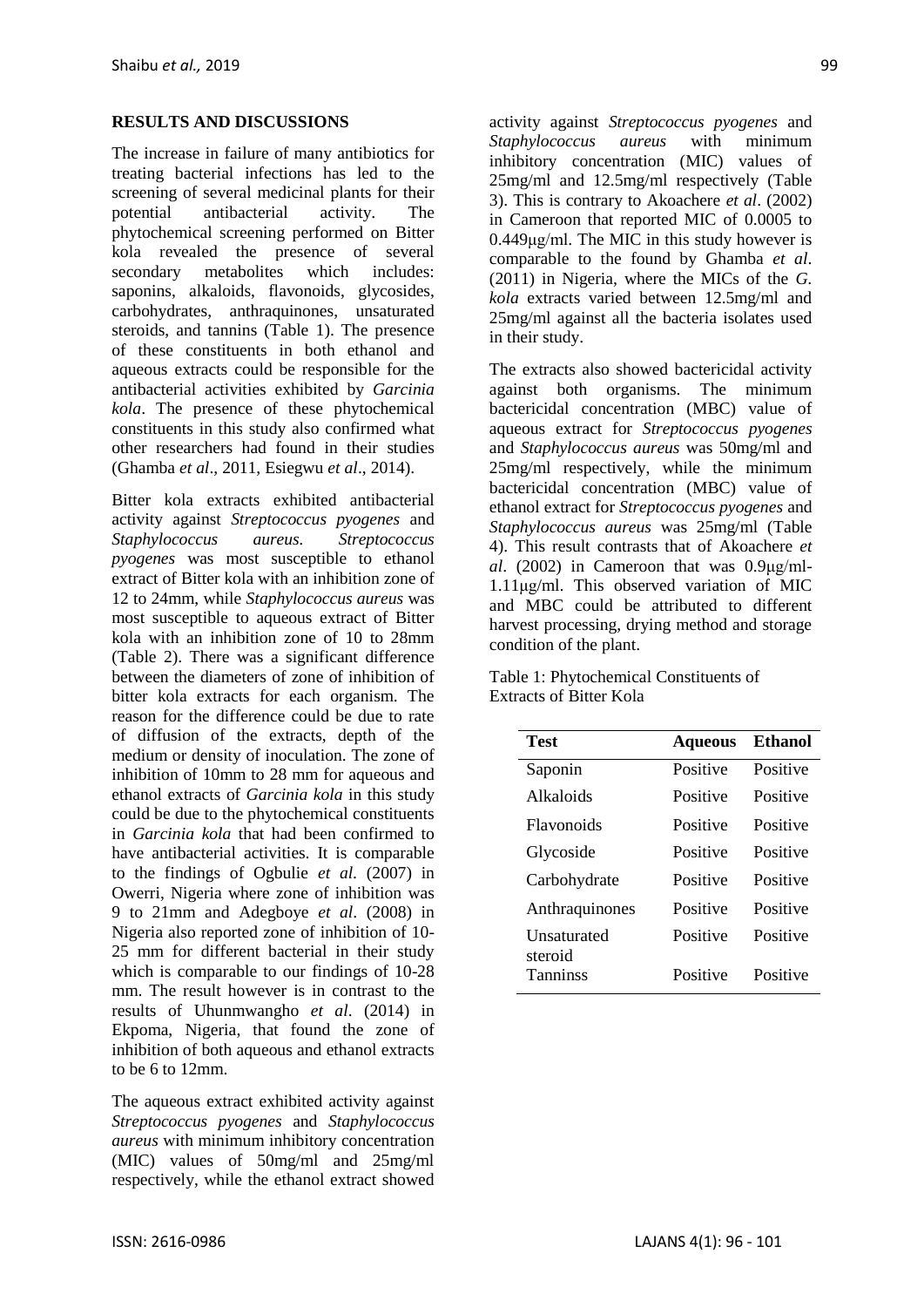Table 2: Antibacterial Susceptibility of Aqueous and Ethanol Extracts of Bitter Kola on *Streptococcus pyogenes* and *Staphylococcus aureus*

| shapnywww.cws-aurens<br>Test |          | Conc.   | ZIH  |
|------------------------------|----------|---------|------|
| Organisms                    | Extracts | (mg/ml) | (mm) |
| S. pyogenes                  | Aqueous  | 200     | 14   |
|                              |          | 100     | 12   |
|                              |          | 50      | 10   |
|                              |          | 25      | 0    |
|                              | Ethanol  | 200     | 24   |
|                              |          | 100     | 20   |
|                              |          | 50      | 16   |
|                              |          | 25      | 12   |
| S. aureus                    | Aqueous  | 200     | 28   |
|                              |          | 100     | 24   |
|                              |          | 50      | 18   |
|                              |          | 25      | 10   |
|                              | Ethanol  | 200     | 20   |
|                              |          | 100     | 16   |
|                              |          | 50      | 12   |
|                              |          | 25      | 10   |

*Conc = Concentration*

*ZIH = Zone of Inhibition*

| Table 3: Minimum Inhibitory Concentration of |  |  |  |                                       |
|----------------------------------------------|--|--|--|---------------------------------------|
|                                              |  |  |  | Bitter Kola Extracts on Streptococcus |
| pyogenes and Staphylococcus aureus           |  |  |  |                                       |

| <i>r</i> / 2022<br>Test | Extract | Concentration |
|-------------------------|---------|---------------|
| Organisms               |         | (mg/ml)       |
| S. pyogenes             | Aqueous | 50            |
|                         | Ethanol | 25            |
| S. aureus               | Aqueous | 25            |
|                         | Ethanol | 12.5          |

Table 4: Minimum Bactericidal Concentration of Bitter Kola Extracts on *Streptococcus pyogenes* and *Staphylococcus aureus*

| <b>Test</b><br>Organisms | Extract | Concentration<br>(mg/ml) |
|--------------------------|---------|--------------------------|
| S. pyogenes              | Aqueous | 50                       |
|                          | Ethanol | 25                       |
| S. aureus                | Aqueous | 25                       |
|                          | Ethanol | 25                       |

#### **Conclusion**

The study evaluated the antibacterial activity of Bitter kola extracts on *Streptococcus pyogenes* and *Staphylococcus aureus* collected from Ahmadu Bello University Teaching Hospital Shika, Zaria. The aqueous extract had better activity on *Staphylococcus aureus* than *Streptococcus pyogenes* and the ethanol extract was more potent against *Streptococcus pyogenes* than aqueous extract. The minimum inhibitory concentration and minimum bactericidal concentration of the extracts against the isolates were found to be 50mg/ml, 25mg/ml, 25mg/ml, 12.5mg/ml and 50mg/ml, 25mg/ml, 25mg/ml, 25mg/ml respectively. This imply that bitter kola can be formulated and used as drugs in the treatment of infections caused by *Streptococcus pyogenes* and *Staphylococcus aureus*

#### **Acknowledgment**

The authors acknowledge staff of ABUTH, Shika, Zaria for their technical support in this study.

## **REFERENCES**

- Adegboye, M. F., Akinpelu, D. A. and Okoh, A. I. (2008). The Bioactive and Phytochemical Properties of *Garcinia kola* (Heckel) Seed Extract on some Pathogens. *African Journal of Biotechnology*, **7(21)**: 3934-3938.
- Akoachere, J. F., Ndip, R. N., Chenwi, E. B., Ndip, L. M., Njock, T. E. and Anong, D. N. (2002). Antibacterial Effect of *Zingiber officinale* and *Garcinia kola* on Respiratory Tract Pathogens. *East African Medical Journal*, **79(11)**: 588- 592.
- Bauer, A. W. and Kirby, W. M. (1966). Antibiotic Susceptibility Testing by Standardized Single Disk Method. *American Journal of Clinical Pathology*, **45**: 493-496.
- Brooks, G. F., Carrol, K. C., Butel, J. S., Morse, S. A. and Mietziner, T. A. (2013). *Medical Microbiology*. U.S.A: McGraw Hill Companies Inc. 26<sup>th</sup> Edition. Pp 209-216.